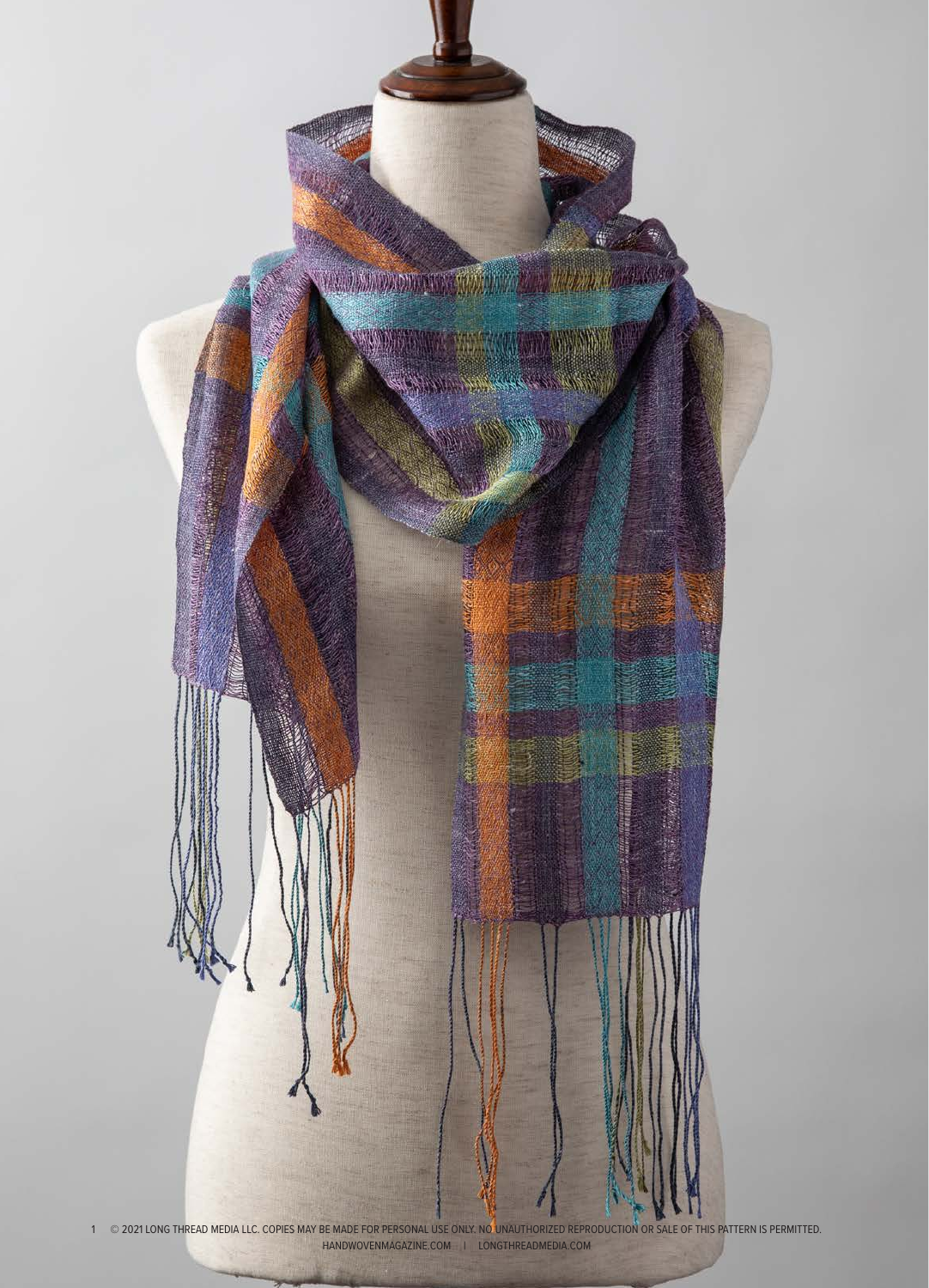# **Silk Linen Scarf**

LIZ MONCRIEF

## **STRUCTURE**

Spaced warp with plain weave and twill.

## **EQUIPMENT**

8- or 10-shaft loom, 15" weaving width; 12-dent reed; 1 shuttle; 4 bobbins.

#### **YARNS**

*Warp:* 30/2 Silk Linen (65% silk/35% linen; 7,440 yd/lb; Sanjo Silk), #65 Deep Blue, 270 yd; #23 Seaweed, #25 Cornflower, #22 Turquoise, #62 Cayenne, 80 yd each. *Weft:* 30/2 Silk Linen, #20 Purple, 460 yd; #23 Seaweed, #22 Turquoise, and #62 Cayenne, 65 yd each.

*Editors Note:* Liz wove this beautiful scarf as one of the Yarn Lab samples she prepared for *Handwoven* January/February 2022. We liked it so much we wanted to share it with our readers. Although Liz wove her version on a 10-shaft loom, we worked up a similar 8-shaft draft. The diamonds in the warp stripes won't be as prominent, but the overall look of the scarf will be the same.

**1** Wind a warp of 212 ends 2¾ yd long following the warp color order in Figure 1. Warp the loom using your preferred method following the draft in Figure 2 or 3. Wind 2 additional ends of Deep Blue to use as floating selvedges and set them aside. Centering for a weaving width of 14<sup>2</sup>/12", sley 2/dent in the plain-weave areas and 3/dent in the twill areas in a 12-dent reed, leaving 10 empty dents where noted in the draft. Sley the floating selvedges in empty dents on each side of the warp and weight them over the back beam.

 $\,2\,$  Wind a bobbin with Purple and wind bobbins with small amounts of Seaweed, Turquoise, and Cayenne. Leaving at least 8" of unwoven warp for fringe, spread the warp with scrap yarn.

 $\bf 3$  Using Purple and leaving a tail 1 yd long for hemstitching, weave 2 picks of plain weave, then begin the pattern treadling. Use the tail to hemstitch in groups of 8 warp ends with one group of 9 in each of the twill stripes.

**4** Continue weaving following the draft in Figure 2 or 3 for about 70" using Purple as the main color and adding occasional 1"–3" stripes of the accent colors Seaweed, Turquoise, and Cayenne. End with 2 picks of plain weave and hemstitch as you did at the beginning.

#### **WARP LENGTH**

214 ends 2¾ yd long (includes floating selvedges; allows 7" for take-up, 22" for loom waste; loom waste includes fringe).

#### **SETTS**

*Warp:* 24 epi for plain weave (2/dent in a 12 dent reed), 36 epi for twill (3/dent). *Weft:* 20 ppi.



*Width in the reed:* 142/12". *Woven length:* (measured under tension on the loom) 70". *Finished size:* (after wetfinishing)  $10\frac{1}{2}$ " × 70" plus 6" fringe.

 ${\bf 5}$  Leaving at least 7" for fringe on both ends, cut the fabric from the loom. Trim the fringe ends to 7". Prepare a twisted fringe using 2–3 hemstitched groups in each fringe.

**6** Wet-finish in warm water by gently agitating and then leaving the scarf to soak for 20 minutes. Line-dry.

## **RESOURCES**

Moncrief, Liz. "Yarn Lab: A Luscious Blend from Sanjo Silk." *Handwoven,* January/February 2022, 74–76.

*During her career as a forester,* **LIZ MONCRIEF** *also maintained a small business of spinning, weaving, and dyeing and has exhibited several woven pieces in Colorado, Wyoming, and now Washington galleries. In addition to teaching weaving and spinning in Skagit Valley since moving to Washington in 2014, she has repaired looms and wheels for 20-some years and revels in bringing an "old Dame" back into useful service.*